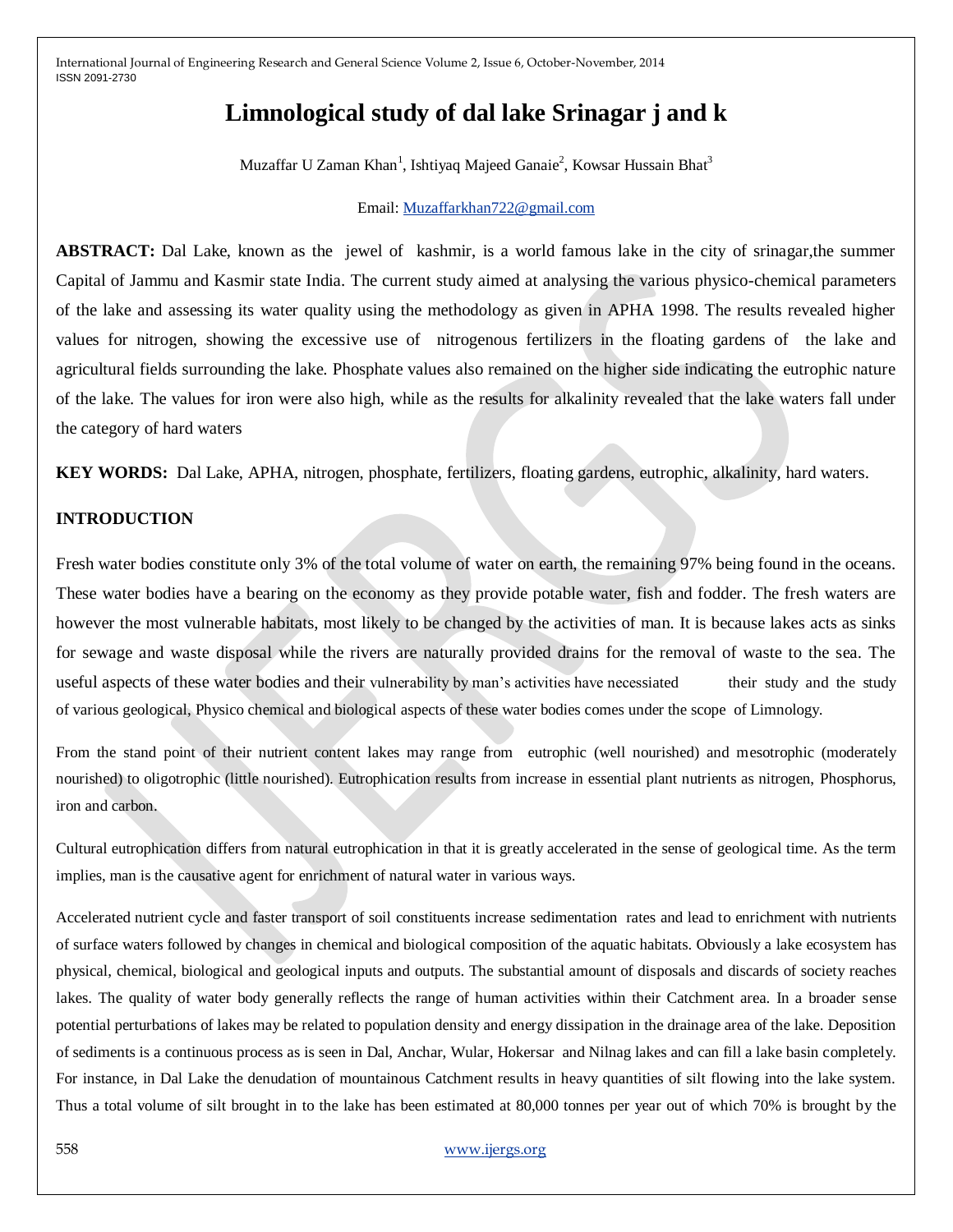feeding channel, Telbal Nallah. In addition another 40,000 to 50,000 tones of dead weed and allochthonous material are added every year (ENEX, 1978).

This state of affairs calls for a detailed study of freshwater bodies not only to analyze the dynamics of and interaction among its structural components but also for the causes behind the cultural eutrophication. Only then can we go for the conservation of these natural resources for the multiple purposes of food supply, irrigation, drinking, recreation & tourist attraction.

#### **GENERAL INFORMATION ABOUT THE PLACE OF WORK.**

**Allen** 

The Dal lake is known as the "Jewel of Kashmir". This is the second biggest lake of Jammu and Kashmir.. It is in the east side of the ancient city of srinagar.

The Dal having catchments of about 316  $km^2$  is divided into several distinct basins namely Gagribal, the Bod Dal (large lake), Hazratbal basin and Lokat dal. During its survey in 1870, the Dal was extending from 5 to 6 miles from North to South and 2 to 3 miles from East to West. Presently, the Dal has shrunk and is devoid of its depth , fresh and transparent waters due to high rate of pollution.

"PERHAPS in the whole world" ,wrote Walter Lawrence in his famous book, the valley of Kashmir , "there is no corner so pleasant as the Dal lakes".

| S.No. | Division                | Open water Basin | Marshy land       | Total area       |
|-------|-------------------------|------------------|-------------------|------------------|
|       |                         |                  |                   |                  |
| 01    | Hazratbal               | 5.6              | 3.2               | 8.8              |
| 02    | <b>Bod Dal Basin</b>    | 4.2              | $\qquad \qquad -$ | 4.2              |
| 03    | Gagribal Basin          | $\overline{1.3}$ |                   | $\overline{1.3}$ |
| 04    | <b>Boulvard Basin</b>   | 0.3              | $\overline{0.2}$  | 0.5              |
| 05    | <b>Floating Gardens</b> | $\overline{0.3}$ | 4.5               | 4.8              |
|       | Total                   | 11.7             | 7.9               | 19.6             |

#### **Dal Lake Area in km<sup>2</sup>**

Source : Geography of Jammu and Kashmir (Hussain, M); 2003

#### **LAKE CLIMATE**

559 www.ijergs.org The climatic conditions of the Lake are temperate for major part of the year. The climate is characterized by warm summers having a maximum temperatures of  $33^0C$  and cold winters with subfreezing temperatures.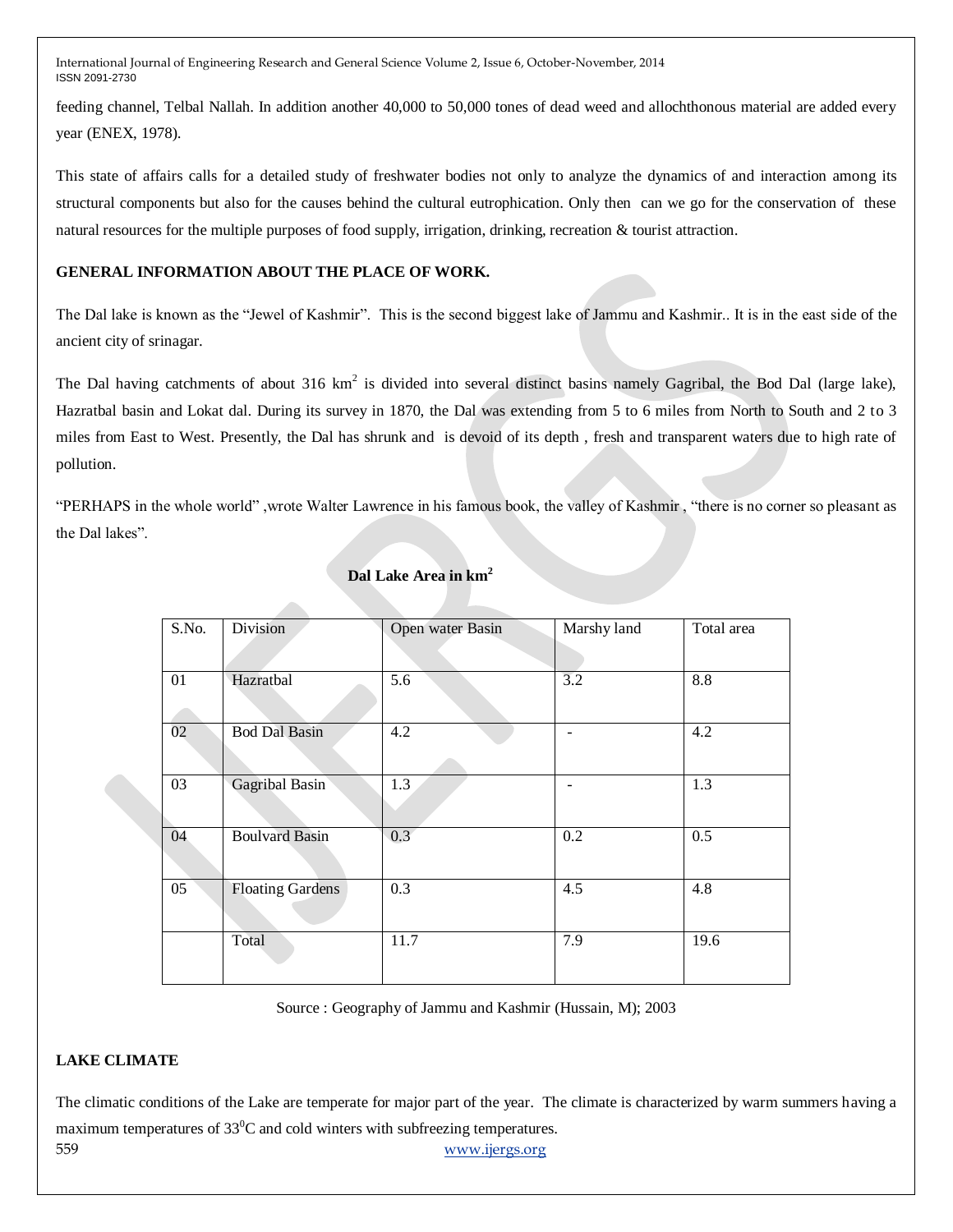Kaul 1979 states that the climate of Kashmir is highly variable and does not confirm to any  $d\epsilon$  According to the author the

winter is spread over longer period than the summer.



#### **METHODOLOGY** :

For the present study two sampling stations (i) Littoral zone (site – I) and (ii) Central zone (site – II) of Hazratbal basin were selected for detailed investigations. The water samples were analyzed for various physico-chemical parameters followed by the methodology in APHA,1998.

#### **PHYSICAL PARAMETERS:**

#### **TEMPERATURE** :

The atmospheric temperature at the sampling site was recorded with the help of Celsius thermometer, avoiding its exposure of mercury bulb to direct sunlight

## **WATER TRANSPARENCY:**

Light penetration through lake water was measured with a secchi disc of 20 cm diameter painted white and black on upper surface and black on the lower surface.

 $T = X + Y$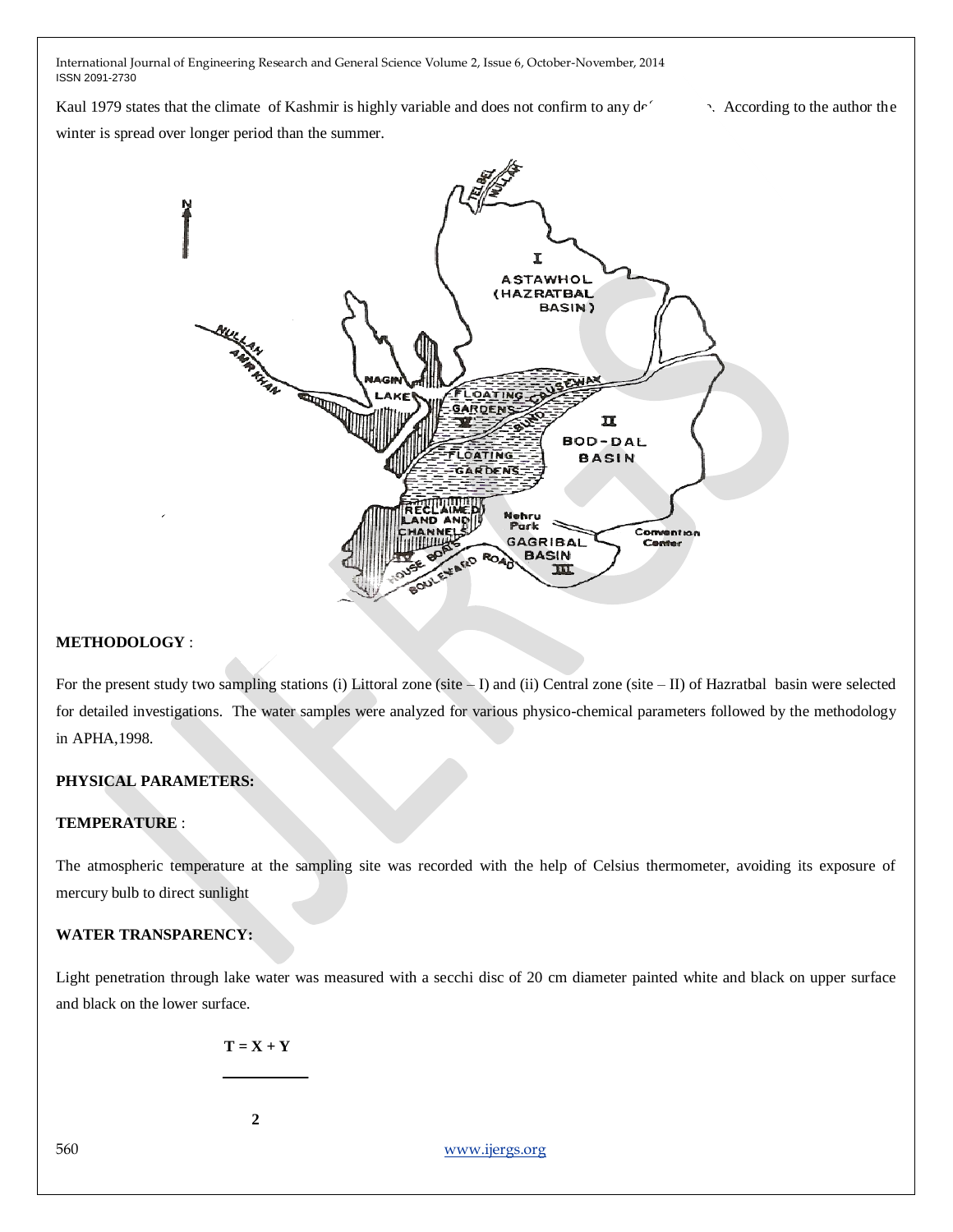Where T, X and Y represent transparency in cm, depth at which the Disc could not be observed while lowering the rope and depth at which the disc was visible while raising the rope ( poole and Atkin, 1929) .

#### **CHEMICAL ANALYSIS:**

The chemical analysis of the water sampling for various characteristics was carried out using the methods outlined in APHA, 1998.

## **HYDROGEN ION CONCENTRATION**:

The  $P<sup>H</sup>$  of the water samples was measured by using an Elico-digital  $P<sup>H</sup>$  meter. Before use the  $P<sup>H</sup>$  meter was calibrated each time against buffer solutions of known Hydrogen ion concentration usually on  $P^H4$ ,  $P^H7$  or  $P^H9$ .

## **SPECFIC CONDUCTIVITY**:

The Specific conductivity of water samples was determined by using a systronics direct reading conductivity meter. The instrument was calibrated by using N/10 KCl solution at  $25^{\circ}$ C. The results are expressed as  $\mu$ s at  $25^{\circ}$ C.

#### **DISSOLVED OXYGEN**:

To a sample collected in a 250 ml glass bottle, 1 ml of each magnesium sulphate solutions and alkaline iodide azide solution was added one after the other with separate pippets. The precipitate (mangnous hydroxide floc) formed was dissolved after about four minutes with the help of concentrated Sulphuric acid. The fixed samples were carried to the laboratory where these were titrated against 0.025 N Sodium thiosulphate solution, using starch solution as indicator. The end point was noted at the first disappearance of blue colour. The amount of DO present was then calculated by using the formula.

DO (mg/l) = Vol. of the titrant  $\times$  0.2  $\times$ 1000

Vol. of sample

Where 0.2 value represent 1 ml of sodium thiosulphate equivalent to 0.2 mg of oxygen.

#### **ALKALINITY:**

For estimation of phenolphthalein alkalinity (i.e alkalinity due to  $P^H$  and  $CO_2$ ) a sample volume of 50ml was titrated against 0.02 N H2SO<sup>4</sup> in presence of phenolphthalein indicator till disappearance of Pink colour. Volume of titrant used was noted. Then for estimation of total alkalinity (i.e, alkalinity due to OH,  $CO_3$  and  $HCO_3$ ) the same sample was titrated with 0.02 N NaOH in presence of methyl orange indicator till the color changes from Yellow to orange. The total volume of titrant was noted. On the other hand, when there was found no Pink color formation after addition of phenolphthalein indicator, the sample was run through the same procedure followed by the addition of methyl orange indicator as mentioned above for total alkalinity. Then phenolphthalein alkalinity (P) and total alkalinity (T) were calculated by using the formula as given below:

Phenolphthalein alkalinity (P) as mg/l CaCo3

 $=$  Volume of titrant used  $\times$ N  $\times$  50,000

Volume of sample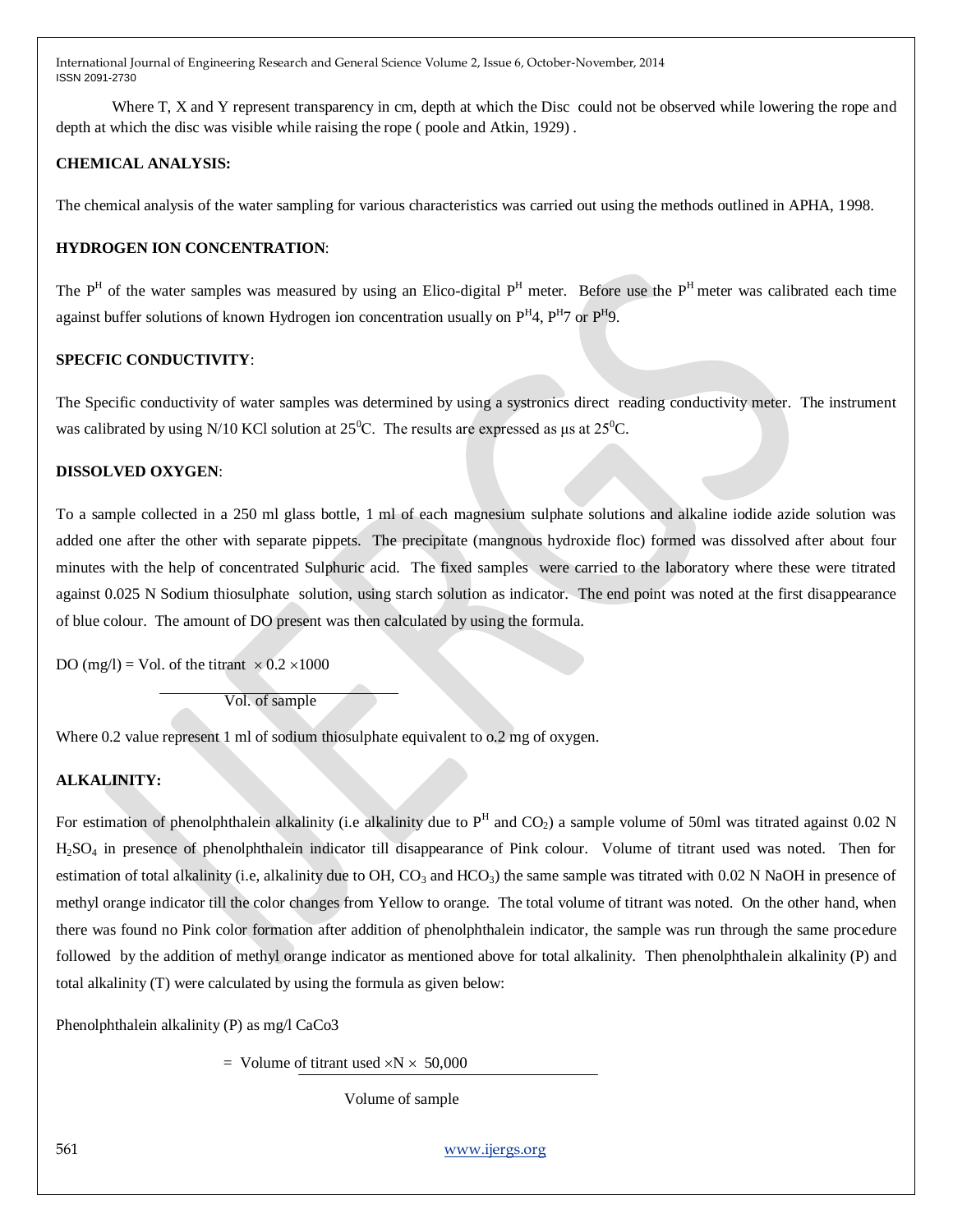Total alkalinity (T) as mg/L = Volume of titrant used  $\times$  N  $\times$  50,000

Volume of sample

#### **CALCIUM HARDNESS**:

To 25 ml of water sample 2ml of 1N NaOH buffer and a spatula of Solochrome dark blue powder were added. Titration against EDTA was continued till the colour of the sample changed from, light pink to blue. The calcium hardness was then calculated by using the formula given below:

Calcium hardness as mg/l CaCO<sub>3</sub>

= Volume of titrant used  $(V_2) \times 1000 \times 1.05$  (mol. wt. of CaCO<sub>3</sub>)

Volume of sample

## **MAGNESIUM HARDNESS:**

To 25 ml of water sample 25 ml of distilled water and 1 ml of magnesium buffer were added one after the other followed by 2 drops of Erichrome Black – T indicator. Titration against EDTA was continued till the colour of the sample changed from purple to blue. The magnesium content of the water sample was the estimated by the following formula.

Mg/L= [Total Hardness (as mg caco<sub>3</sub>/L) - Calcium Hardness (as mg caco<sub>3</sub>/L]  $\times$  0.243

#### **CHLORIDE**:

To 100 ml of water sample,1 ml of Potassium Chromate indicator were added. Once the yellow colour was formed, the sample was titrated against standard silver nitrate solution (0.0141) to a faint brick red colour formation. Then in accordance with the formula given in APHA (1998), the chloride content of the sample was calculated. The formula is given as:

Chloride mg/l = Volume of titrant used  $\times$  35.46  $\times$  0.0141  $\times$  1000

Volume of sample

#### **SULPHATE**:

To 100 ml of the water sample add 20 ml of sulphate buffer and take the absorbance at 420 nm. Then add one spatula of Barium chloride. Stire well, with magnetic stirrer till turbidity develop. Now again take absorbance at 420 nm (Post absorbance).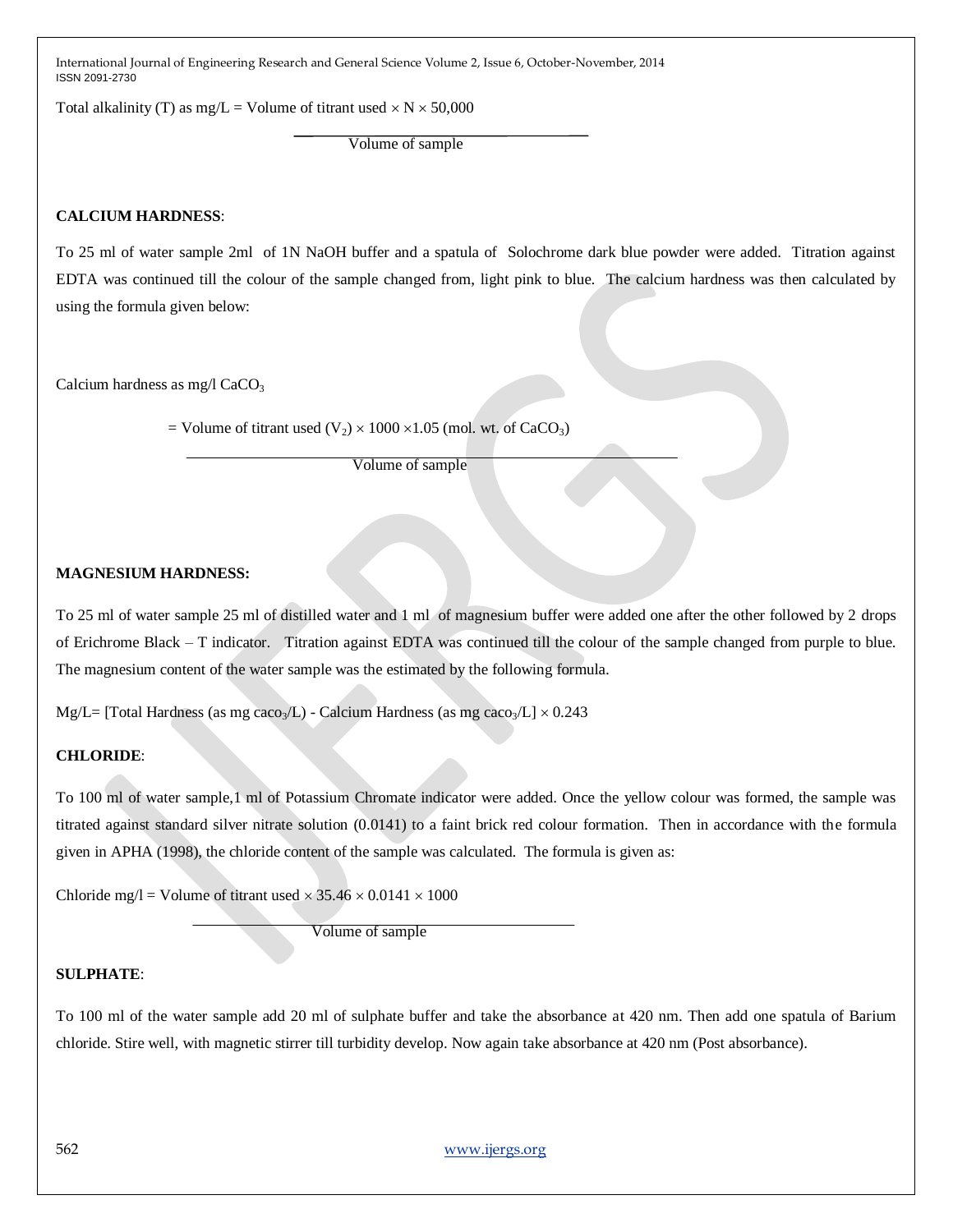#### **IRON**:

TO 25 ml of the water sample, add 0.5 ml of 1 : 1 Hcl, 1 drop of bromine water and 0.5 ml of potassium thiocyanate one after the other. Record the reading at 480 nm.

## **NITRATE ( NO3-N) :**

Free chlorine interferes with the nitrate determination. If the sample is having residual chlorine, remove it by addition of 0.05 ml (one drop) of sodium arsenite solution for each 0.1 mg of chlorine. Take 10 ml of sample or aliquot diluted to 10 ml in a 50 ml of test tube. Put all the tubes in a wire rack. Place the rack in cool water bath and add 2 ml of Nacl solution. Add 10 ml of  $H_2$ So<sub>4</sub> solution after mixing the contents thoroughly swirling by hand. Now add 0.5 ml of brucine and mix thoroughly. Place the rack in a hot water bath with boiling water exactly for 20 minutes. Cool the contents again in a cold water bath and take the reading at 410 nm.

#### **NITRITE (NO2-N) :**

To 50 ml of colorless filtered sample add 1 ml of each EDTA, Sulphanilic acid, a- naphthylamine hydrochloride and sodium acetate solutions in sequence. A wine red colour will appear in the presence of nitrites. Take the reading at 520 nm .

#### **AMMONIA (NH<sup>3</sup> – N):**

To 100 ml of the sample add 1 ml of zinc sulphate (ZnSo4) and 0.5 ml of 6N NaoH one after the other. Allow it to stand for 10 minutes till the whole precipitate settles down the bottom of flask. Now take 50 ml of supernatant sample carefully, so that no precipitate is their in this solution and add one drop of EDTA and 2 ml of Nesler reagent to this aliquot. Allow it to stand for 10 minutes. Take the reading at 520 nm.

#### **ORTHOPHOSPHATE (PO4-P) :**

To 100 ml of water sample, add one drop of phenolphthalein indicator. If pink colour develops, add strong acid to decolorize it. Then add 4 ml of ammonium molybedate and 0.5 ml of stannous chloride one after the other and allow it to stand for 10 minutes to develop color. Note the reading at 690 nm.

#### **TOTAL PHOSPHORUS:**

TO 25 ml of water sample add 1 ml of H<sub>2</sub>S<sub>O4</sub> and 5 ml of HNO<sub>3</sub> one after the other. Digest it over the hot plate. After cooling off the flasks add 20 ml of distilled water and one drop of phenolphthalein indictor. Titrate it against 1 N NaoH till pink color appears. Raise the sample volume up to 100 ml by adding distilled water and add 1-2 drops of strong acid solution to discharge the pink colour. Now add 4 ml of ammonium molybedate and 0.5 ml of stannous chloride to this sample and allow it to stand for 10 minutes to develop colour. Note the reading at 690 nm.

#### RESULTS

The results obtained for various physicochemical parameters are shown below in the tables from table 1 to table 16

## **Physico–Chemical parameters:**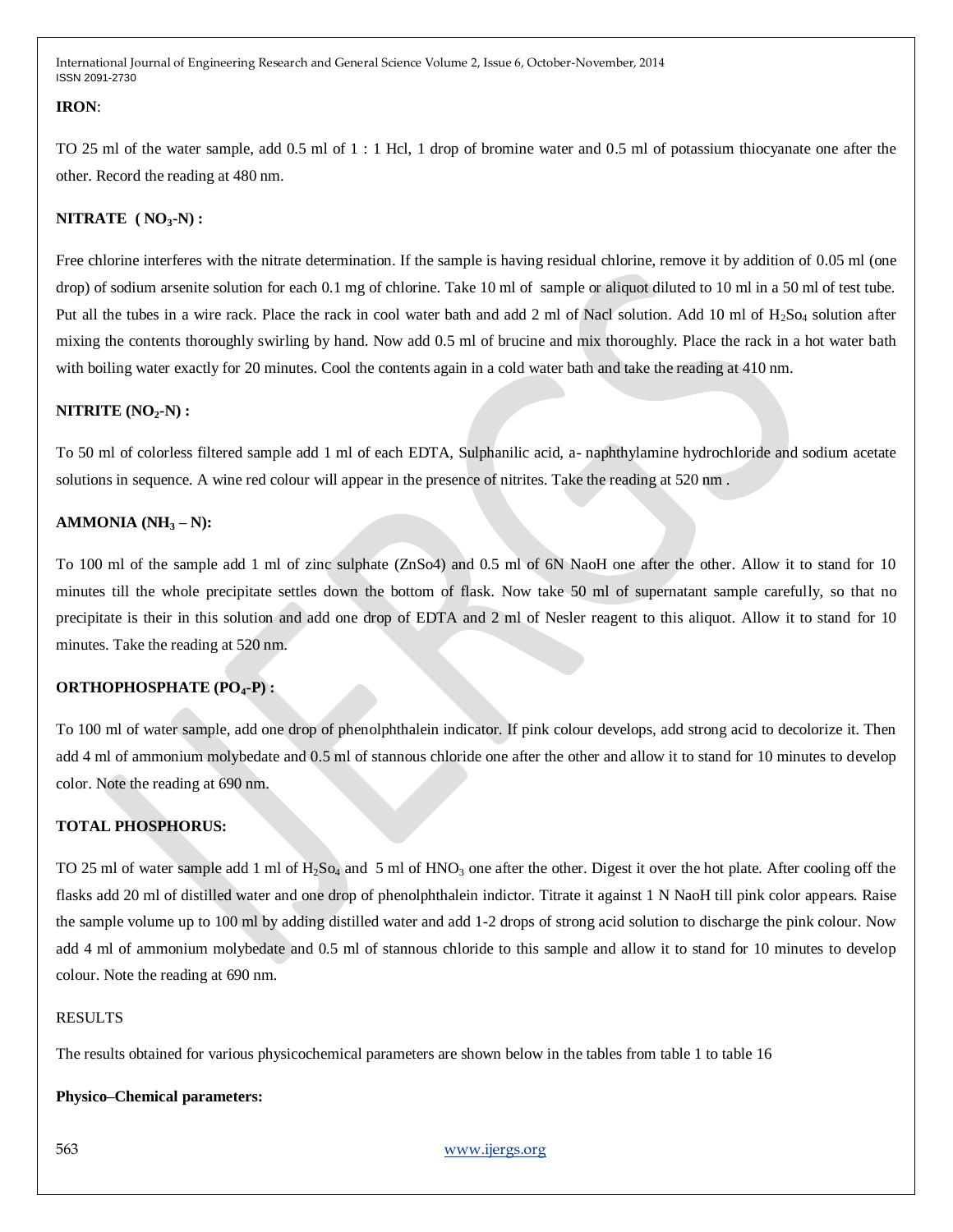## **Table – 1 Variation In Air And Water Temp (<sup>0</sup>C) at two sites of Dal Lake**

|         | Site I |       | Site II |       |
|---------|--------|-------|---------|-------|
|         | Air    | Water | Air     | Water |
| Maximum | 18.5   | 16.5  | 21.2    | 17.1  |
| Minimum | 8.0    | 6.3   | 6.7     | .6.1  |
| Average | 15.35  | 11.9  | 14.1    | 12.2  |

#### **Table – 2 variation in Secchi Transparency (m) at two sites of Dal Lake**

|         | Site I | Site II |
|---------|--------|---------|
| Maximum | 2.15   | 2.5     |
| Minimum | 1.5    | 1.75    |
| Average | 1.78   | 2.06    |

## **Table – 3 variation in conductivity (μs) at two sites of Dal Lake**

|         | Site I  |               | Site II |               |
|---------|---------|---------------|---------|---------------|
|         | Surface | <b>Bottom</b> | Surface | <b>Bottom</b> |
| Maximum | 346     | 351           | 319     | 331           |
| Minimum | 327     | 333           | 262     | 275           |
| Average | 334     | 341           | 299     | 315           |

## **Table – 4 Column variations in PH at two sites of Dal Lake**

|         | Site I  |               | Site II             |               |
|---------|---------|---------------|---------------------|---------------|
|         | Surface | <b>Bottom</b> | Surface             | <b>Bottom</b> |
| Maximum | 8.06    | 7.81          | 7.97                | 7.9           |
| Minimum | 7.4     | 7.3           | 7.60                | 7.58          |
| Average | 7.79    | 7.5           | 77<br>$\frac{1}{2}$ | 7.7           |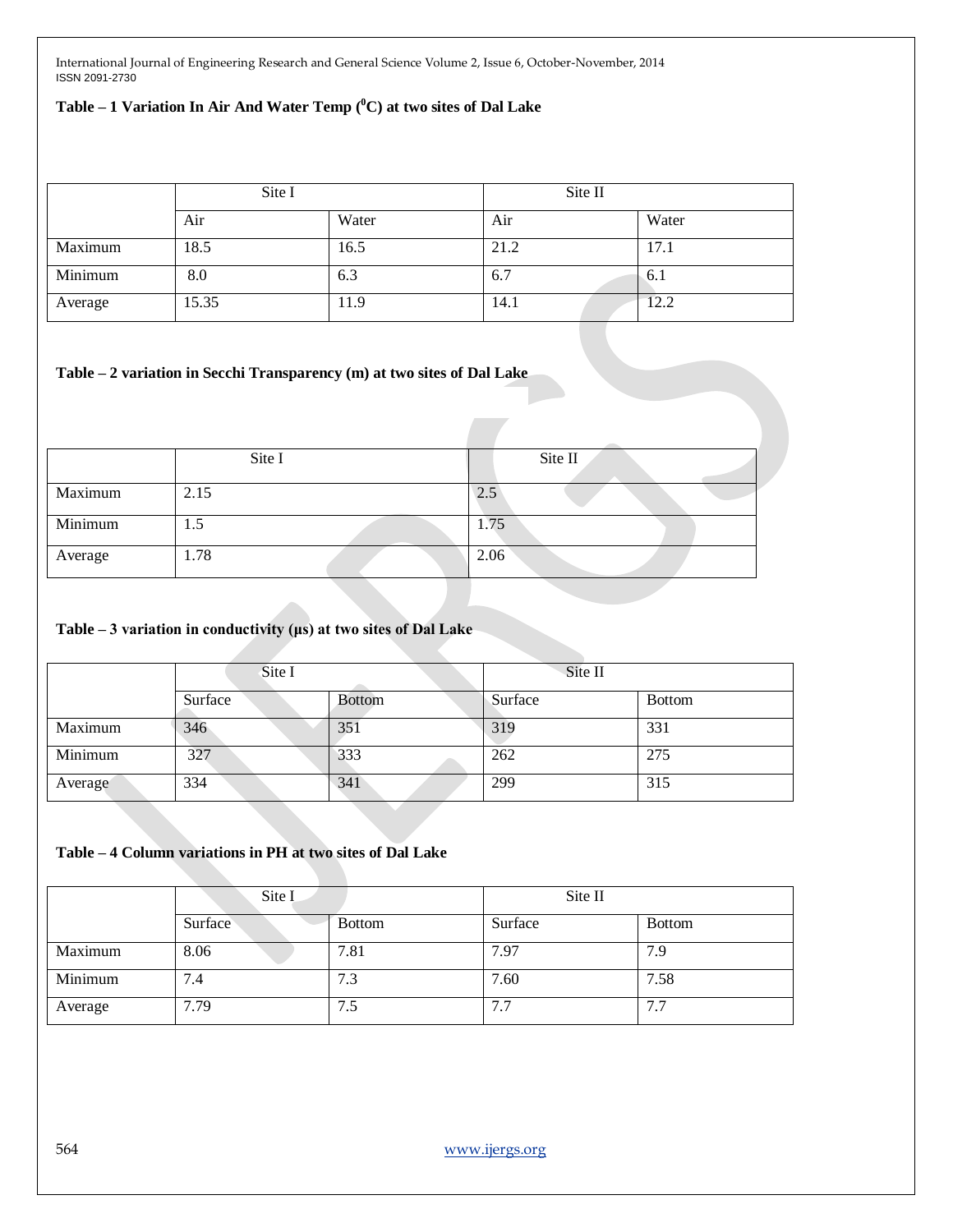#### **Table – 5 Column variation in total alkalinity (mg/l) at two sites of Dal Lake**

|         | Site I  |               | Site II |                          |
|---------|---------|---------------|---------|--------------------------|
|         | Surface | <b>Bottom</b> | Surface | <b>Bottom</b>            |
| Maximum | 129     | 144           | 120     | 129                      |
| Minimum | 91      | 100           | 96      | $\overline{\phantom{a}}$ |
| Average | 108     | 118           | 112     | 102                      |

#### **Table – 6 variations in D. O. (mg/l) at two sites of Dal Lake**

|         | Site I  |               | Site II |               |
|---------|---------|---------------|---------|---------------|
|         | Surface | <b>Bottom</b> | Surface | <b>Bottom</b> |
| Maximum | 12.4    | 12.8          | 12.0    | 11.2          |
| Minimum | 6.0     | 4.8           | 7.5     | 6.0           |
| Average | 8.4     | 8.3           | 9.8     | 9.1           |

## **Table – 7 Variations in Calcium Hardness. (mg/l) at two sites of Dal Lake**

|         | Site I  |               | Site II |               |
|---------|---------|---------------|---------|---------------|
|         | Surface | <b>Bottom</b> | Surface | <b>Bottom</b> |
| Maximum | 32      | 38            | 32      | 35.2          |
| Minimum | 24      | 30            | 25.6    | 25.6          |
| Average | 29.5    | 36            | 29.6    | 31.2          |

#### **Table – 8 Column variations in Mg (mg/l) at two sites of Dal Lake**

|         | Site I  |               | Site II |               |
|---------|---------|---------------|---------|---------------|
|         | Surface | <b>Bottom</b> | Surface | <b>Bottom</b> |
| Maximum | 4.8     | 7.7           | 7.7     | 7.7           |
| Minimum | 3.8     | 3.8           | 4.8     | 1.9           |
| Average | 4.3     | 5.2           | 5.7     | -4.5          |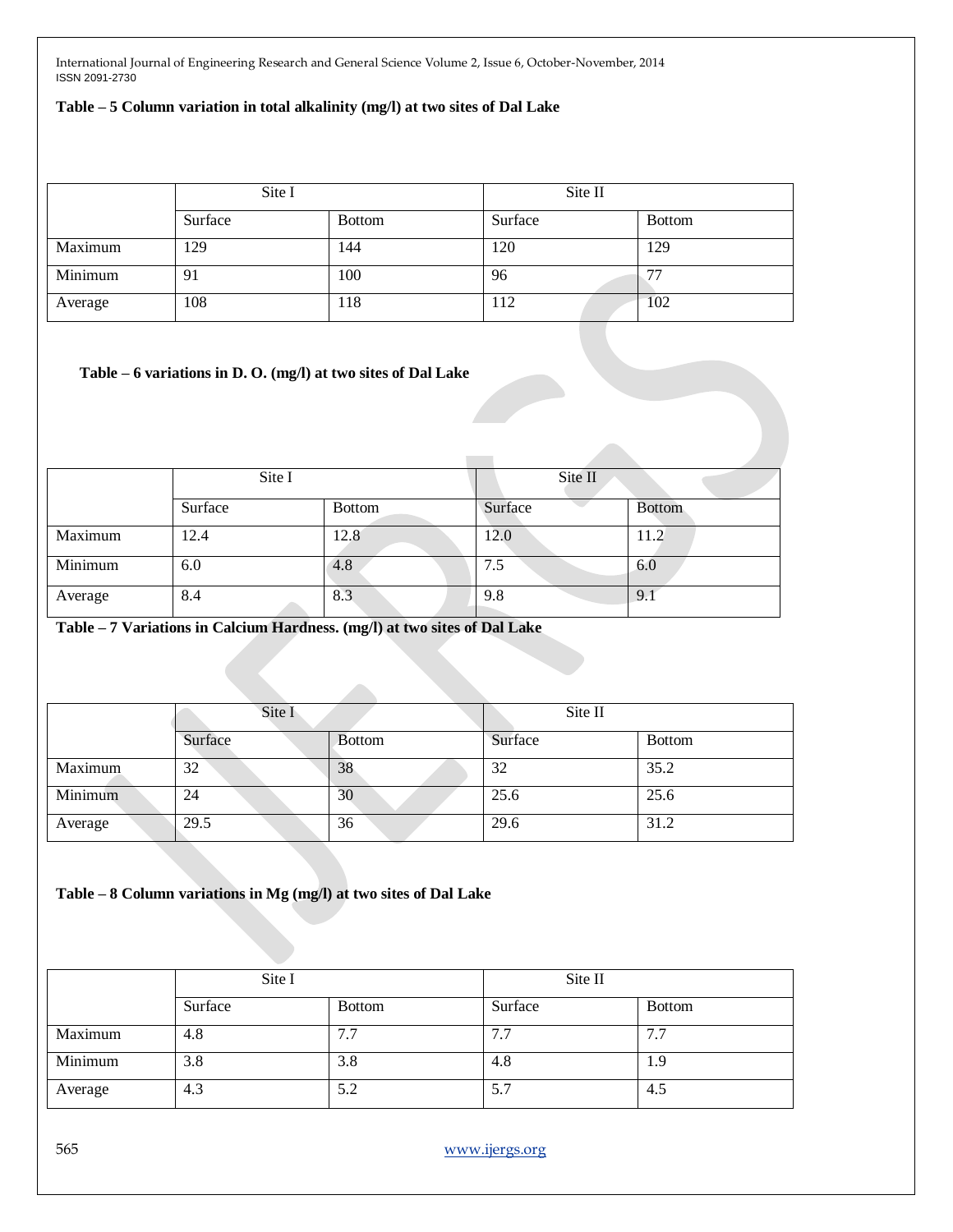#### **Table – 9 Column variations in Chloride (mg/l) at two sites of Dal Lake**

|         | Site I  |               | Site II |               |
|---------|---------|---------------|---------|---------------|
|         | Surface | <b>Bottom</b> | Surface | <b>Bottom</b> |
| Maximum | 34      | 15            | 10      |               |
| Minimum | 9.5     | 8.5           | 6.5     | 7.0           |
| Average | 15.8    | 10.6          | 9.1     | 10.2          |

#### **Table – 10 Column variations in Sulphate (mg/l) at two sites of Dal Lake**

|         | Site I  |               | Site II |               |
|---------|---------|---------------|---------|---------------|
|         | Surface | <b>Bottom</b> | Surface | <b>Bottom</b> |
| Maximum | 41      | 40            | 28.5    | 30.9          |
| Minimum | 13.6    | 14.3          | 12.2    | 12.2          |
| Average | 22.8    | 22.7          | 20.2    | 21.3          |

## **Table – 11 Column variations in Iron (μg/l) at two sites of Dal Lake**

|         | Site I  |               | Site II |               |
|---------|---------|---------------|---------|---------------|
|         | Surface | <b>Bottom</b> | Surface | <b>Bottom</b> |
| Maximum | 556     | 201           | 143     | 191           |
| Minimum | 47.9    | 86.3          | 86.3    | 57.5          |
| Average | 215.6   | 131.6         | 83.5    | 93.1          |

**Table – 12 Column variations in Nitrate – Nitrogen (μg/l) at two sites of Dal Lake**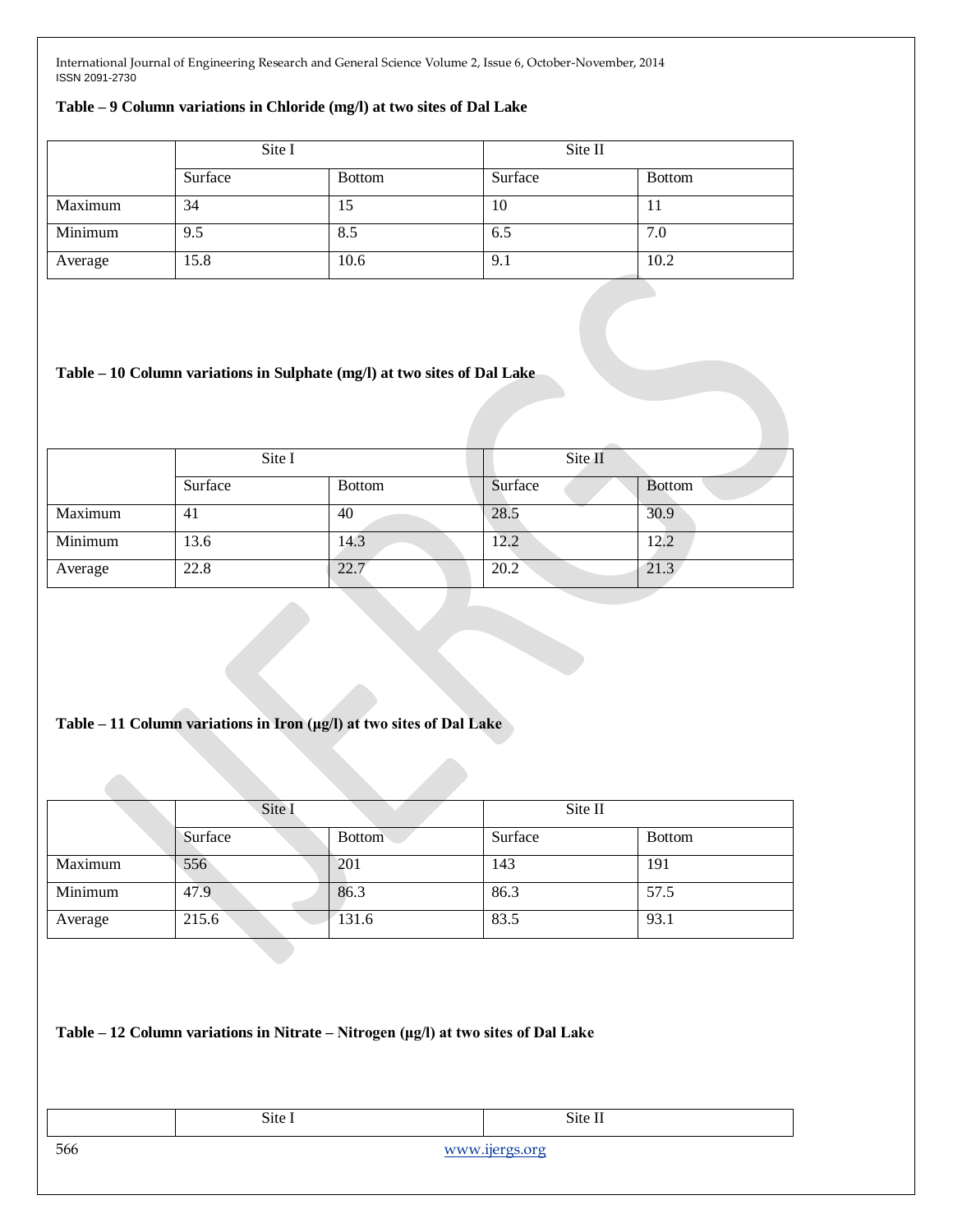|         | Surface | <b>Bottom</b> | Surface | <b>Bottom</b> |
|---------|---------|---------------|---------|---------------|
| Maximum | 844     | 147ء          | 873     | 850           |
| Minimum | 728     | 401           | 699     | 745           |
| Average | 783     | 739           | 776     | 794           |

## **Table – 13 Column variations in Nitrite - Nitrogen (μg/l) at two sites of Dal Lake**

|         | Site I  |               | Site II |               |
|---------|---------|---------------|---------|---------------|
|         | Surface | <b>Bottom</b> | Surface | <b>Bottom</b> |
| Maximum | 58.7    | 50.9          | 88.7    | 39.0          |
| Minimum | 19.3    | 23.8          | 16.0    | 18.4          |
| Average | 39.8    | 37.9          | 36.3    | 25.1          |

## **Table – 14 Column variations in Ammonia – Nitrogen in (μg/l) at two sites of Dal Lake**

|         | Site I  |               | Site II |               |
|---------|---------|---------------|---------|---------------|
|         | Surface | <b>Bottom</b> | Surface | <b>Bottom</b> |
| Maximum | 152     | 209           | 172     | 156           |
| Minimum | 12.9    | 10            | 12.9    | 28.7          |
| Average | 57      | 104           | 121     | 115           |

#### **Table – 15 Column variations in PO4 - P (μg/l) at two sites of Dal Lake**

|         | Site I  |               | Site II |               |
|---------|---------|---------------|---------|---------------|
|         | Surface | <b>Bottom</b> | Surface | <b>Bottom</b> |
| Maximum | 67      | 122           | 105     | 99            |
| Minimum | 36      | 52            | 74      | 24            |
| Average | 52.6    | 86.4          | 92.7    | 53            |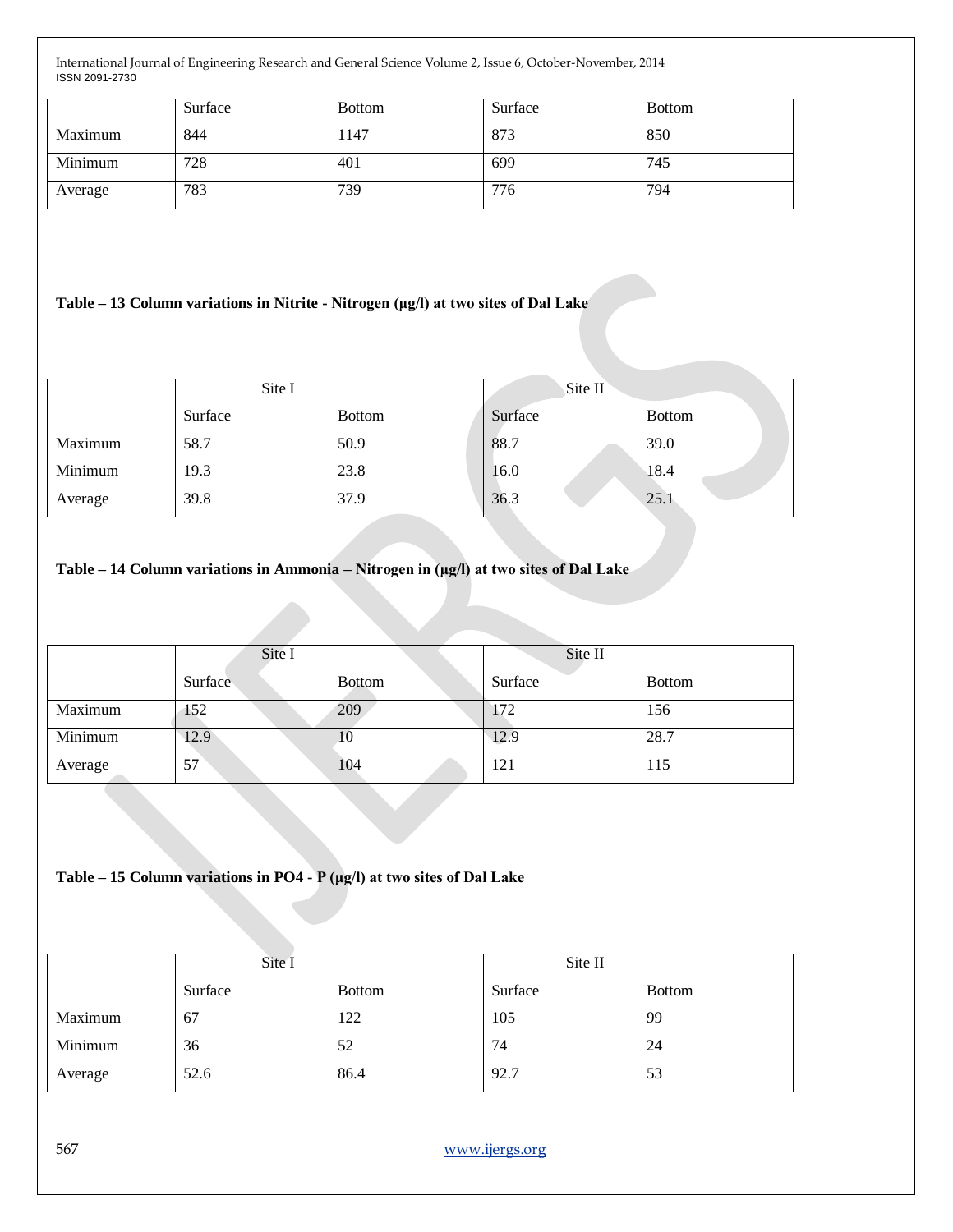#### **Table – 16 Column variations in Total Phosphorous (μg**/**l) at two sites of Dal Lake**

|         | Site I  |               | Site II |               |
|---------|---------|---------------|---------|---------------|
|         | Surface | <b>Bottom</b> | Surface | <b>Bottom</b> |
| Maximum | 308     | 280           | 304     | 280           |
| Minimum | 48      | 135           | 96      | 86            |
| Average | 175     | 201           | 167     | 151           |

#### **DISCUSSION**

The various parameters investigated in Dal lake for a period of four months and the seasonal fluctuations of different physical and chemical factors have been treated separately and their influence up on one another discussed.

The water temperature followed air temperature rather closely as is common for small bodies of water (Wetzel, 1975). In an aquatic ecosystem water transparency is one of the most important features that controls the energy relationship at different trophic levels. Transparency of Dal lake ranged from 1.5 to 2.15 m. Rawson (1960), Pechlaner (1968 to 71) have used water transparency as an index of eutrophication in lakes. Low transparency in the lakes could be due to silt content in water which comes through inflow channels. Similar situation was reported by Zutshi (1968) in case of Anchar lake.

According to Zutshi et al (1980) light Penetration in water is considerably reduced either as a result of high Plankton density or due to large quantities of suspended matter.

At site  $-I$   $P<sup>H</sup>$  of Dal lake ranged from 7.4 to 8.06 units. While at the bottom it ranged from 7.58 to 7.9. The lake did not exhibit much difference in their P<sup>H</sup> values. The lake water seems to be well buffered as no abrupt changes were observed in the P<sup>H</sup> values. This is in conformity with the findings of Khan and Zutshi (1980) when total alkalinity is greatest the bicarbonate system prevails and P<sup>H</sup> range is usually on the alkaline side as is the case with present findings.

Increased specific conductivity values have been suggested as an indication of high trophic level (Berg et al 1958). Many workers related increase in electric conductivity to the state of enrichment. Applying this criterion to the Dal lake (327 to 346μs) it is observed that the lake is at a higher level of enrichment. The overall value of conductivity come close to other semi drainage lakes of the region as reported by Zutshi and Vass (1977).. There was not much difference between bottom and surface conductivity values at both the sites.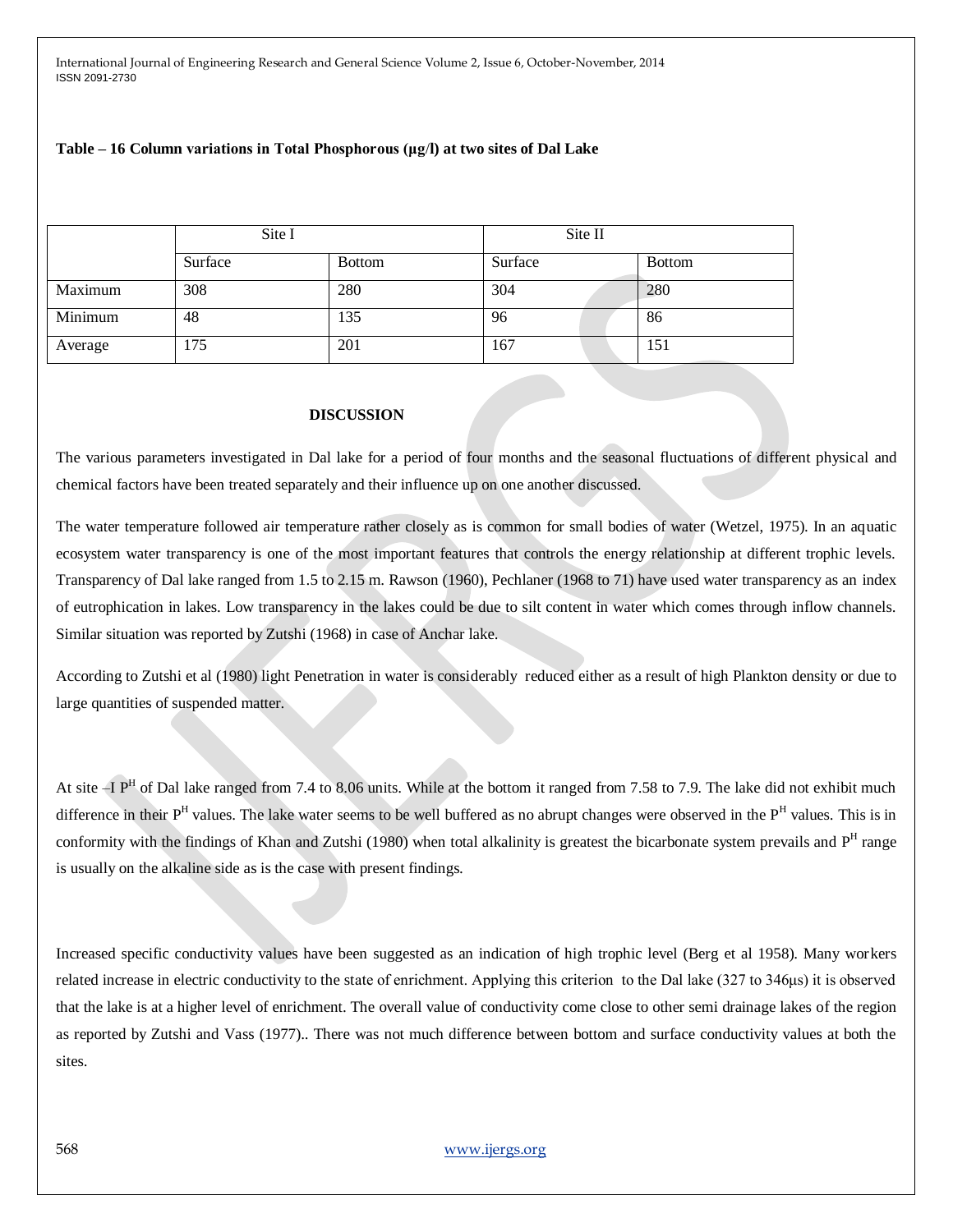The average value of D.O in the bottom waters of Dal lake was less than the surface water at both the sites. The higher concentration of oxygen content in the surface water could be attributed to aerial saturation. Also the metabolic activities like microbial respiration consumes dissolved oxygen and hence reduce the bottom oxygen concentration.

Dissolved Oxygen changes in the water column have been regarded as most reliable parameter in assessing the trophic status and the magnitude of Eutrophication in an aquatic ecosystem (Edmondson, 1966). In the present study the lack of hypolimnic  $o_2$  deficit may be due to shallow depth resulting in mixing of the water mass.

At site - I the range of alkalinity varied from 91 to 129 (X = 108). At site – II the range was 96 to 120 (X = 112) for the period of 4 months. Earlier Moyle has classified the lake waters as soft, medium and hard on the basis of total alkalinity values. According to this classification waters having alkalinity up to 40 mg l<sup>-1</sup> are soft, with 40 – 90 mg l<sup>-1</sup> medium and above 90 mg l<sup>-1</sup> as hard. If this categorization is applied, Dal lake falls under the hard water type, with bicarbonate alkalinity prevailing throughout the year.

Bottom alkalinity values of the lake were comparatively higher at site – I which may probably be due to the precipitation of carbonate from sediments by aquatic organisms and their subsequent conversion to bicarbonate by carbonic acid.

Chloride content of Dal lake varied from a minimum value of 9.5 mg l<sup>-1</sup> to maximum value of 34 mgl<sup>-1</sup> (X = 15.8). Thresh et al (1944) attributed high chloride concentration of water to organic pollution of animal origin. Cole (1975) concluded that human and animal excreation contains on an average 5g cl<sup>-1</sup>. On the basis of water quality criteria the chloride content of Dal lake falls within the acceptable limit (< 200mg  $1^{-1}$ ), but were generally high when compared to the other valley lakes, with an exception of Trigam lake Kashmir, in which high concentration of chloride were reported (Khan, 1978) .

Calcium is generally the dominant cation in Kashmir lakes (Zutshi, 1980) Zutshi and Khan (1977) recorded a ratio of 4:1 for Calcium and magnesium in some Kashmir Lakes. In the Present study a ratio of 7:1 for Ca and Mg was obtained in Dal Lake. Calcium being predominant in the Lake because of predominance of lime rich rocks in their Catchment. It is related to agricultural fertilizers (lime and superphosphate) used in the floating gardens, in the paddy cultivation in the lake Catchment. The lake may be classified as calcium rich, as it depicted a range of 24 to 32 mgl<sup>-1</sup> ( $X=29.5$  mgl<sup>-1</sup>).

But Mg content remains generally low (mean = 4.3 mg  $l^{-1}$ ) for Dal lake. The low concentration may be due to uptake of Mg<sup>2+</sup> by plants in the formation of Chlorophyll, magnesium poiphyrin metal complex and in enzymatic transformation (Wetzel, 1975).

The ammonical–nitrogen in Dal Lake ranged between 10 to 209  $\mu$ gl<sup>-1</sup>(X = 104) at site - I and 12.9 to 172 (X=121) at site – II. The ammonia concentration of the lake  $f$ a that within the acceptable limits of 0.5 mgl<sup>-1</sup>.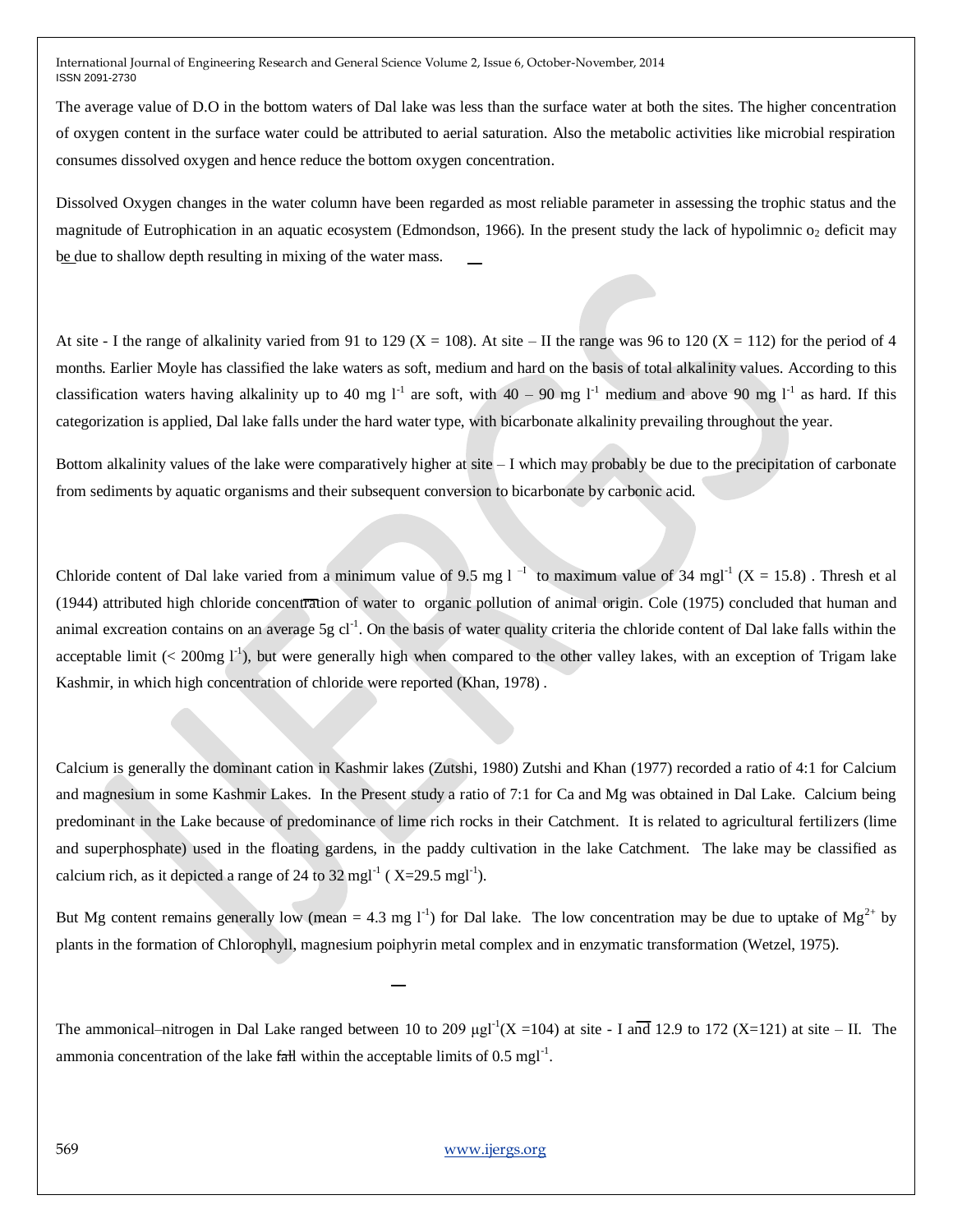Ellis et al (1946) stated that the amount of ammonia and ammonia compounds in unmodified natural waters is very small  $(0.1$ mgl<sup>-1</sup>) while quantities more than 1 mgl<sup>-1</sup> are indicative of organic pollution. Rybok and Sikorsha (1976) also observed that more than 99% of total N to be constituted by ammonia in sewage effected zones of the lake.

The nitrate content in the Dal Lake ranging between 72.8 to 844  $\mu$ gl<sup>-1</sup> (X = 783) during the study period. At site – II it ranges from 699 to 873 ( $X = 776$ ).

High levels of nitrogen in the lakes may be due to use of fertilizers by Dal dwellers for their floating gardens and by local inhabitants for their agricultural land on the lake shores. Cooke (1966) has observed the rapid increase in nitrate content usually after rains and strong winds. Caulton (1970) has suggested that the nitrate – nitrogen probably comes predominantly from the atmosphere and entering the water body via rains. Nitrate nitrogen is an unstable product of either nitrification of free ammonia or denitrification of nitrates. The concentration in the water depends on the relative abundance of nitrifying and denitrifying bacteria and their activity (Munawar, 1970)

The Ortho – Phosphate concentration ranged from 36 to 67µgl-1 (X = 52.6) at site - I and 74 to 105 (X = 92.7) at site – II. Surface waters of the lake recorded slightly higher values of PO<sub>4</sub> – P ( $X = 92.7$ ) at site II which may be attributed to the regeneration of P<sub>O<sub>4</sub></sub> from the decaying plant and animal remains as pointed out by Cooper (1958). Phosphate concentration remained low during the month of February, this may be due to the quick uptake and subsequent storage of phosphate by the plankton, locking up of phosphate in the dense macrophytic vegetation that abounds in the lake and formation of insoluble calcium phosphate complex due to its basically being a small lake. Sawyer et al (1945) suggested that 0.3 mg  $l^{-1}$  of PO<sub>4</sub> – P and 0.15mgl<sup>-1</sup> of No<sub>3</sub> –N are critical levels beyond which algal bloom may appear indicating cultural eutrophication.

At site–I the range of total phosphate in the Dal lake was 48 to 308  $\mu$ gl<sup>-1</sup> (X=175 $\mu$ gl<sup>-1</sup>) and site–II between 96 to 304 $\mu$ gl<sup>-1</sup>(X = 167 $\mu$ gl<sup>-1</sup>) <sup>1</sup>)Dal lake on the basis of this parameter seems to be enriched. Welch (1952) and Ruttner (1953) reported smaller amounts of phosphorus in waters free from contaminating effluents. Hutchinson (1957) related the increase in phosphorus as a result of sewage contamination. Schindler et al (1971) believe total phosphorus to be a nutrient most frequently controlling eutrophication. Vollenweider (1972) regarded phosphorus as a key element in the processes of eutrophication. The increase in the phosphorus content may be related to the migratory flocks of bird and pertuberations caused by man in the Catchment.

Next to phosphorus and nitrogen, iron is often considered to be one of the most important chemical Factor for the development of phytoplankton (Rodhe, 1948). As to the range of concentration of iron suitable for algae, the information is more scarce than for nitrogen and phosphorus. Chu (1942) gives the range of  $0.02 - 0.8$  Fe mg  $1<sup>-1</sup>$  and the values for Dal lake  $(0.047 - 0.55$  mgl<sup>-1</sup>) fall within the same range. These values are much higher than the permissible levels of  $0.05$  mg  $1^{-1}$ (water resources centre, Canada, 1968) beyond which the water is unfit for human consumption.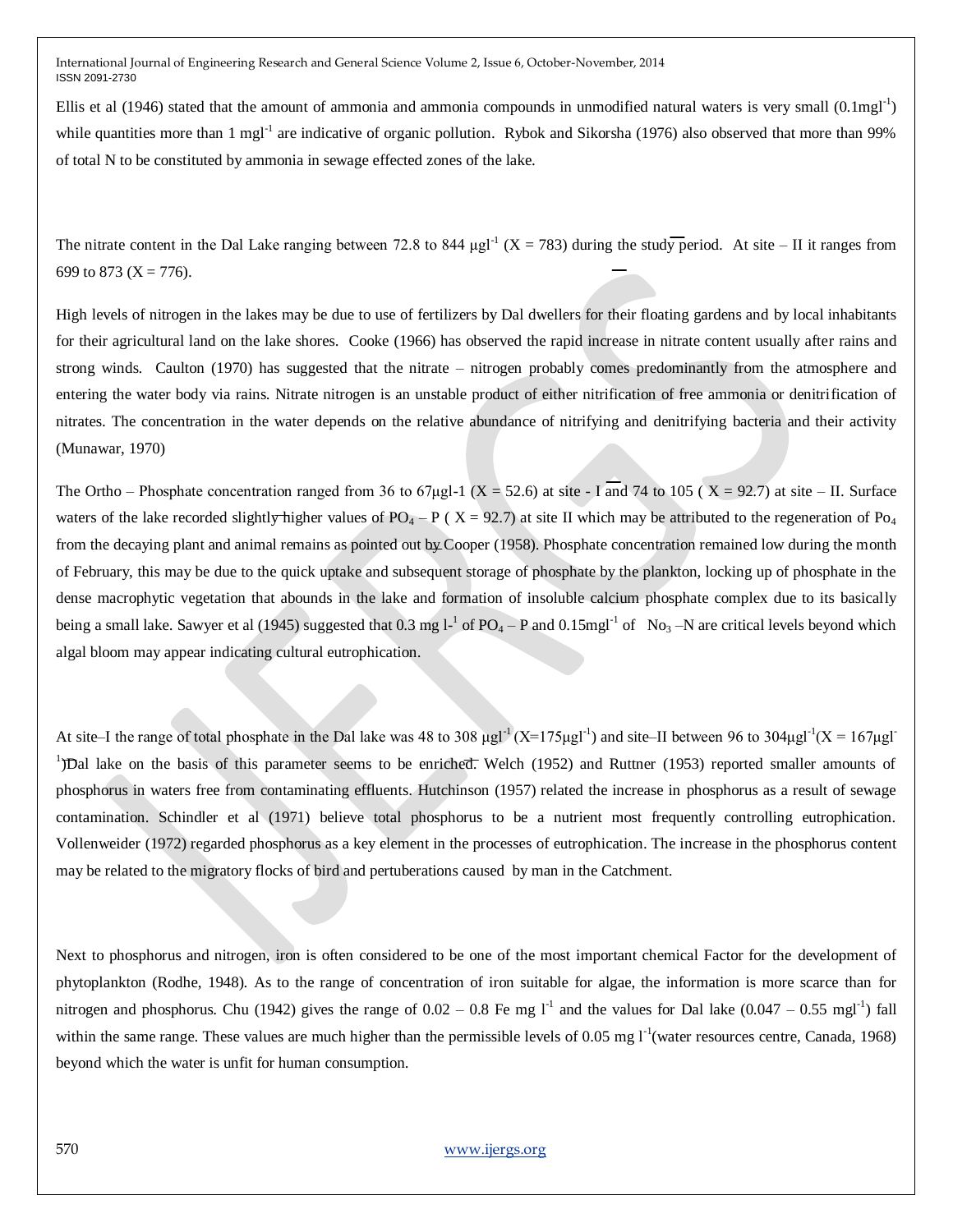The above study makes it clear that the various physico-chemical parameters of the lake are not in their normal range and as such the lake water is not suitable for consumption and also the lake diversity is under serious threat mainly as a result of various anthropogenic activities which are changing the water quality and threatening its very existence.

#### **Dal Lake Restoration**

Acknowledging the socio – economic importance of the Lake and grave concern voiced by the people, several proposals have been put forth from time to time. They include Srinagar Master Plan of 1971, Lake Area Master Plan by Stein (1972) ENEX conservation Report (1978), Dal lake Development Report by Riddle (1985), Dal lake conservation Plan (Iram Consultants New Delhi, 1997) and yet another project report of Alternate Hydro – Electric Deptt. University of Roorke (2000).

Some common measures suggested by these reports are :

An effective monitoring mechanism for monitoring the Dal lake conservation Programme which should comprise of eminent Limnologists, researchers, experts who have been associated closely with Dal lake studies during the Lake execution Programme to some international agency/organization well – known for Lake Conservation and management practices.

Prioritization of the works for Dal conservation and completion of jobs on stipulated time frame.

Rehabilitation of Dal dwellers keeping in view their socio–economic conditions.

Effective enactment of laws for encroachments, conservations of open water bodies with floating gardens, land masses.

Restrictions of vegetable gardens, floating gardens, growing of lily pads, Nadru cultivation and demarcation of zones for such activities.

Aeration, oxidation and ozonization of water effected with algal blooms under close scientific monitoring.

Designing of eco – tourism development plan based on carrying capacity of the lake and with proper alignment of houseboats as envisaged in the project.

Scoring out the possibility of Bio–tech. method (Constructed Wetland Treatment Compartments) for wastewater treatment as in vogue in Canada, Italy, US and other European countries.

Devising method for houseboat sanitation through floating septic tank with proper solid – waste management through NGOs and eco – activists.

Awareness campaigns through NGOs and educational institutions and strict adherence to water act 1974.

Marking executing agencies accountable before the monitoring cell body overlooking the Dal conservation program.

Promoting the research and development activities through on line monitoring devices as in Japan.

Cleansing and training of peripheral springs and diversion of their freshwaters to supplement water budgets.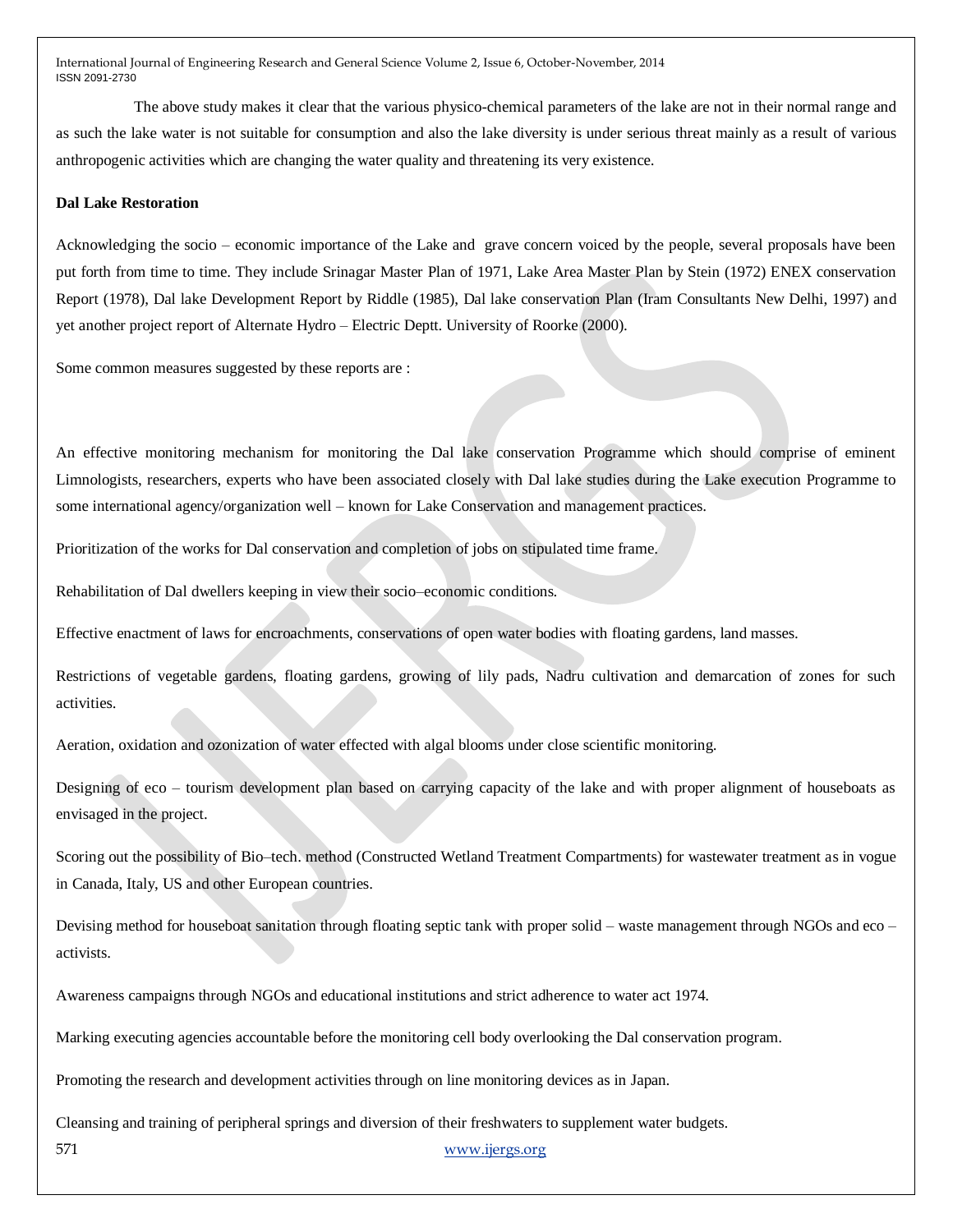Empowerment of LAWDA.

#### **REFERENCES:**

A.P.H.A. (1998) : Standard method for the examination of wastes and waste water.

Am. Pub. Health. Association, New York. 16<sup>th</sup> edition.

Balkhi, M.H, Yousuf, A.R., and Qadri, M.Y.(1987): Hydrobiology of Anchar lake

Kashmir.

Chiaudani, G and (1974) : The N :P ratios and tests wih selenastrum to predict

eutrophication in lakes. Water. Res,Q : 1053 – 59.

Chu, S.P.(1942) : The influence of the mineral composition of the medium on the

growth of planktonic algae. I . Methods and Culture media. J. Ecol;

30 : 204 – 325.

Edmondson, W.T. and Hutchicson, G.E. (1934) : Yale North India expedition Article

9. Report on Rotatoria. Memb. Conn.Acd. Sci.91: 153 – 186. J.

Enex (1978) Pollution of Dal lake, srinagar Kashmir (India) report submitted by the Enex consortium to the Jammu and Kashmir government.

Gundroo, N.A. (1989) : Dal lake – Action for its Restoration and Development

Bhagiroth  $-36(4)$ .

Hassan, G.S. (1833) : Tarikh – Hassan Vol.1. Directorate of Research and Publication

Srinagar. (Rep.1954).

Khan, M.A. and Zutshi, D.P.(1979) : Relative contribution by Nanno and net Plankton

towards Primary Production of two Kashmir Himalayan Lake. J. Indian. Bot. Soc.58 : 263 – 67.

Kundangar, M.R.D. and Sarwar, S.G. Shah, M.A. (1994 a) Liminological features of

Dal lake1 1991 – 1992. Technical Report No. 2(B) Submitted to Govt. of Jammu Kashmir.